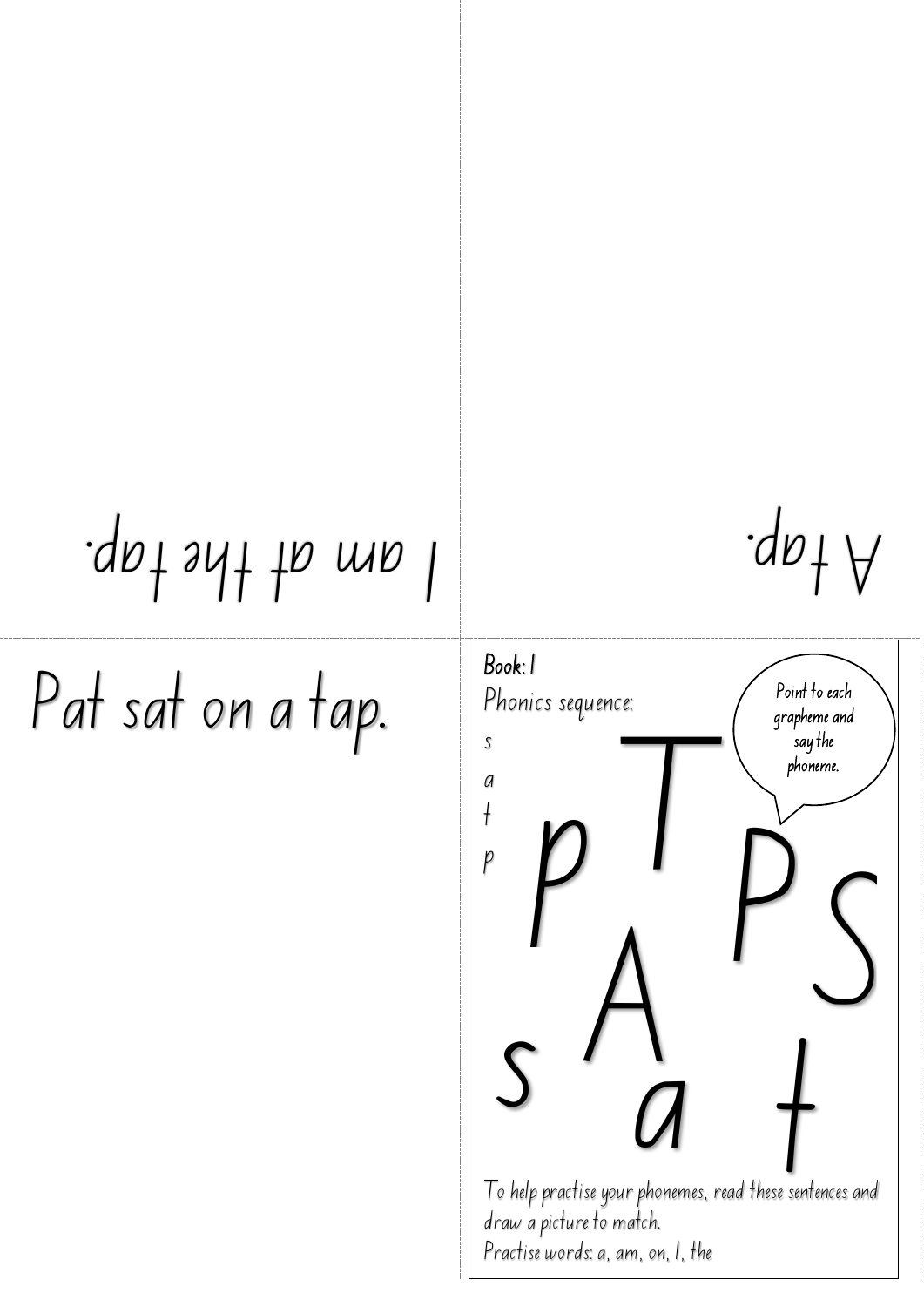$\frac{1}{2}$   $\frac{1}{2}$   $\frac{1}{2}$   $\frac{1}{2}$   $\frac{1}{2}$   $\frac{1}{2}$   $\frac{1}{2}$   $\frac{1}{2}$   $\frac{1}{2}$   $\frac{1}{2}$   $\frac{1}{2}$ 

Pat sat at the tap.

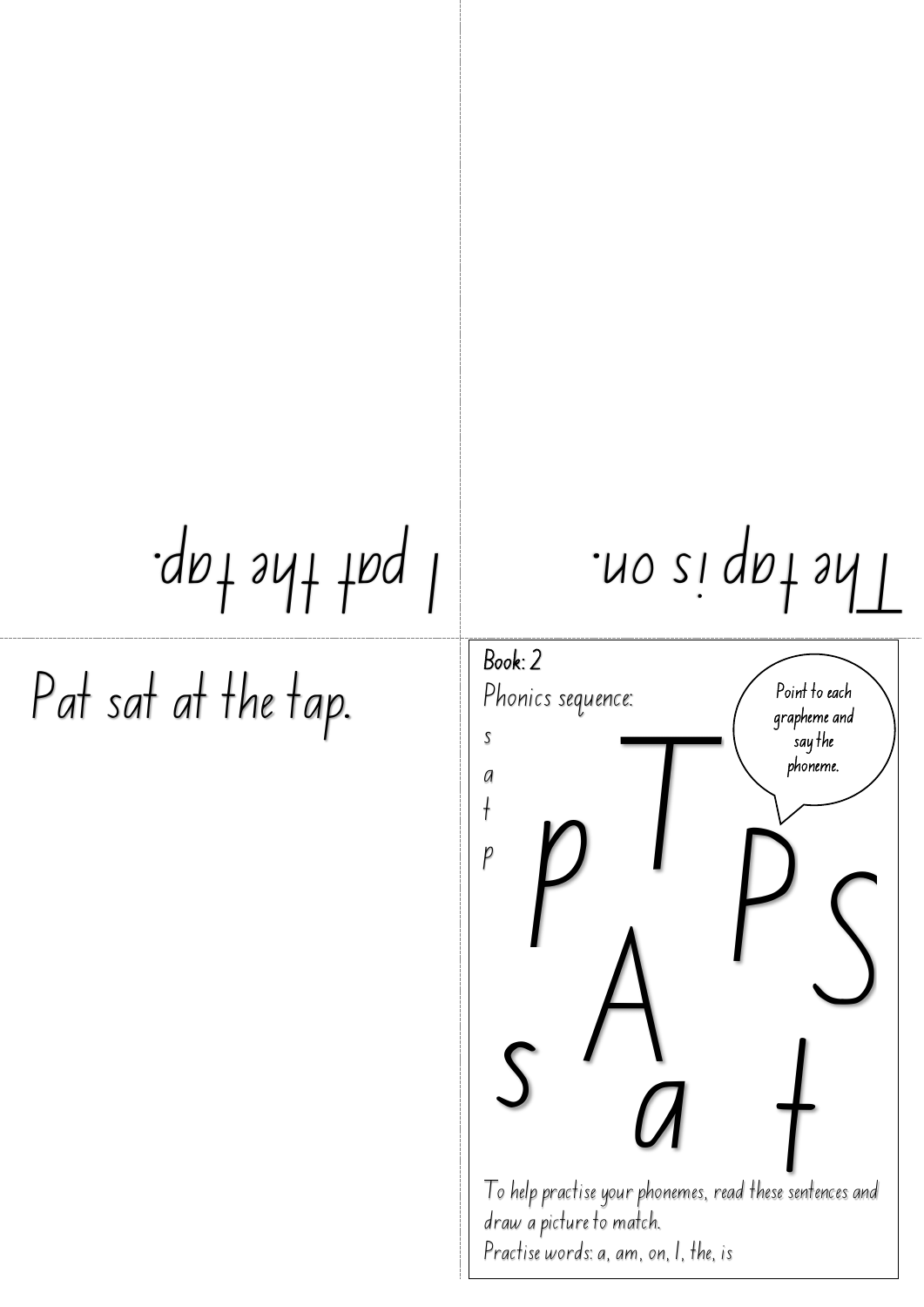## $\mathcal{L}_{\text{dpl}}$  and the tap inclends.

Pat sat on the sap.